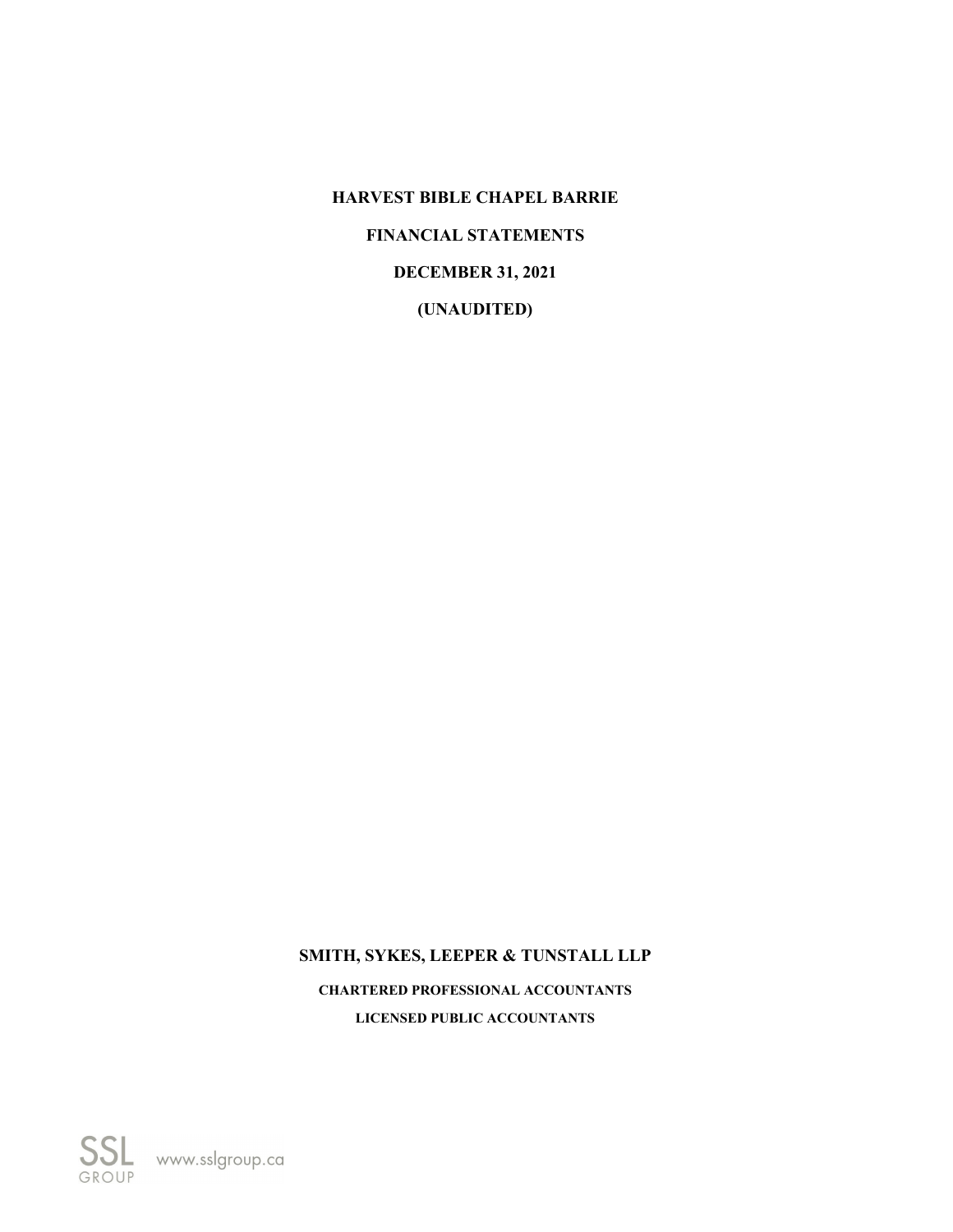# **HARVEST BIBLE CHAPEL BARRIE FINANCIAL STATEMENTS DECEMBER 31, 2021**

# **CONTENTS**

|                                                | Page           |
|------------------------------------------------|----------------|
| <b>REVIEW ENGAGEMENT REPORT</b>                |                |
| <b>FINANCIAL STATEMENTS</b>                    |                |
| <b>Balance Sheet</b>                           | $\mathfrak{D}$ |
| Statement of Changes in Net Assets             | 3              |
| <b>Statement of Receipts and Disbursements</b> | 4              |
| <b>Statement of Cash Flows</b>                 | 5              |
| Notes to the Financial Statements              | $6 - 13$       |

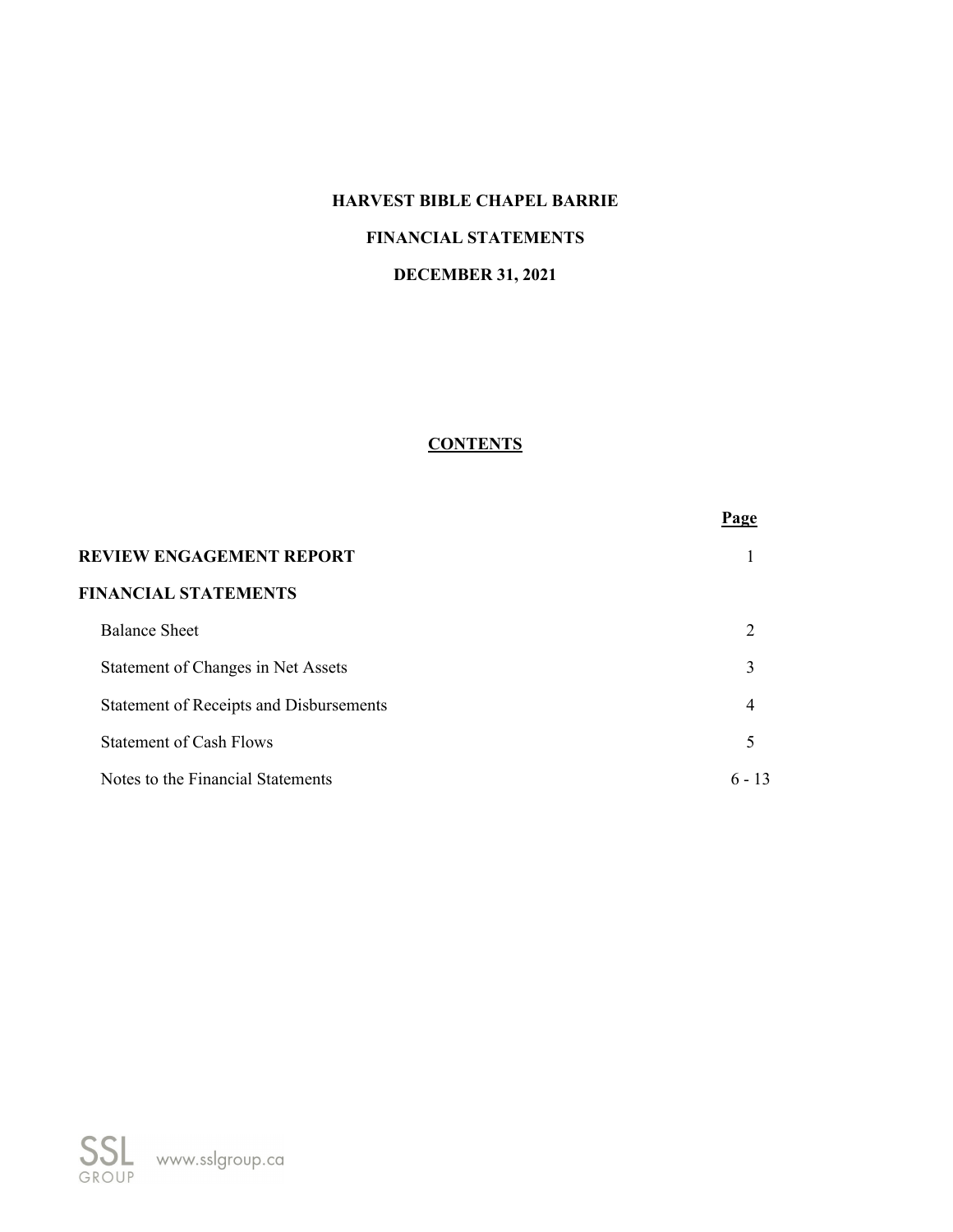**ACCOUNTING | TAX | ADVISORY** 

# **INDEPENDENT PRACTITIONERS' REVIEW ENGAGEMENT REPORT**

To the Directors of, Harvest Bible Chapel Barrie

We have reviewed the accompanying financial statements of Harvest Bible Chapel Barrie that comprise the balance sheet as at **December 31, 2021**, and the statement of receipts and disbursements, statement of changes in net assets and changes in cash flows for the year then ended, and a summary of significant accounting policies and other explanatory information.

## **Management's Responsibility for the Financial Statements**

Management is responsible for the preparation and fair presentation of these financial statements in accordance with Canadian Accounting Standards for Not-for-Profit Organizations, and for such internal control as management determines is necessary to enable the preparation of financial statements that are free from material misstatement, whether due to fraud or error.

#### **Practitioners' Responsibility**

Our responsibility is to express a conclusion on the accompanying financial statements based on our review. We conducted our review in accordance with Canadian generally accepted standards for review engagements, which require us to comply with relevant ethical requirements.

A review of financial statements in accordance with Canadian generally accepted standards for review engagements is a limited assurance engagement. The practitioner performs procedures, primarily consisting of making inquiries of management and others within the entity, as appropriate, and applying analytical procedures, and evaluates the evidence obtained.

The procedures performed in a review are substantially less in extent than, and vary in nature from, those performed in an audit conducted in accordance with Canadian generally accepted auditing standards. Accordingly, we do not express an audit opinion on the financial statements.

#### **Conclusion**

Based on our review, nothing has come to our attention that causes us to believe that the financial statements do not present fairly, in all material respects, the financial position of Harvest Bible Chapel Barrie as at **December 31, 2021**, and the results of its operations and its cash flows for the year then ended in accordance with Canadian Accounting Standards for Not-for-Profit Organizations.

# *Smith, Sykes, Leeper & Tunstall LLP*

Barrie, Ontario. **CHARTERED PROFESSIONAL ACCOUNTANTS** May 24, 2022. **Licensed Public Accountants**

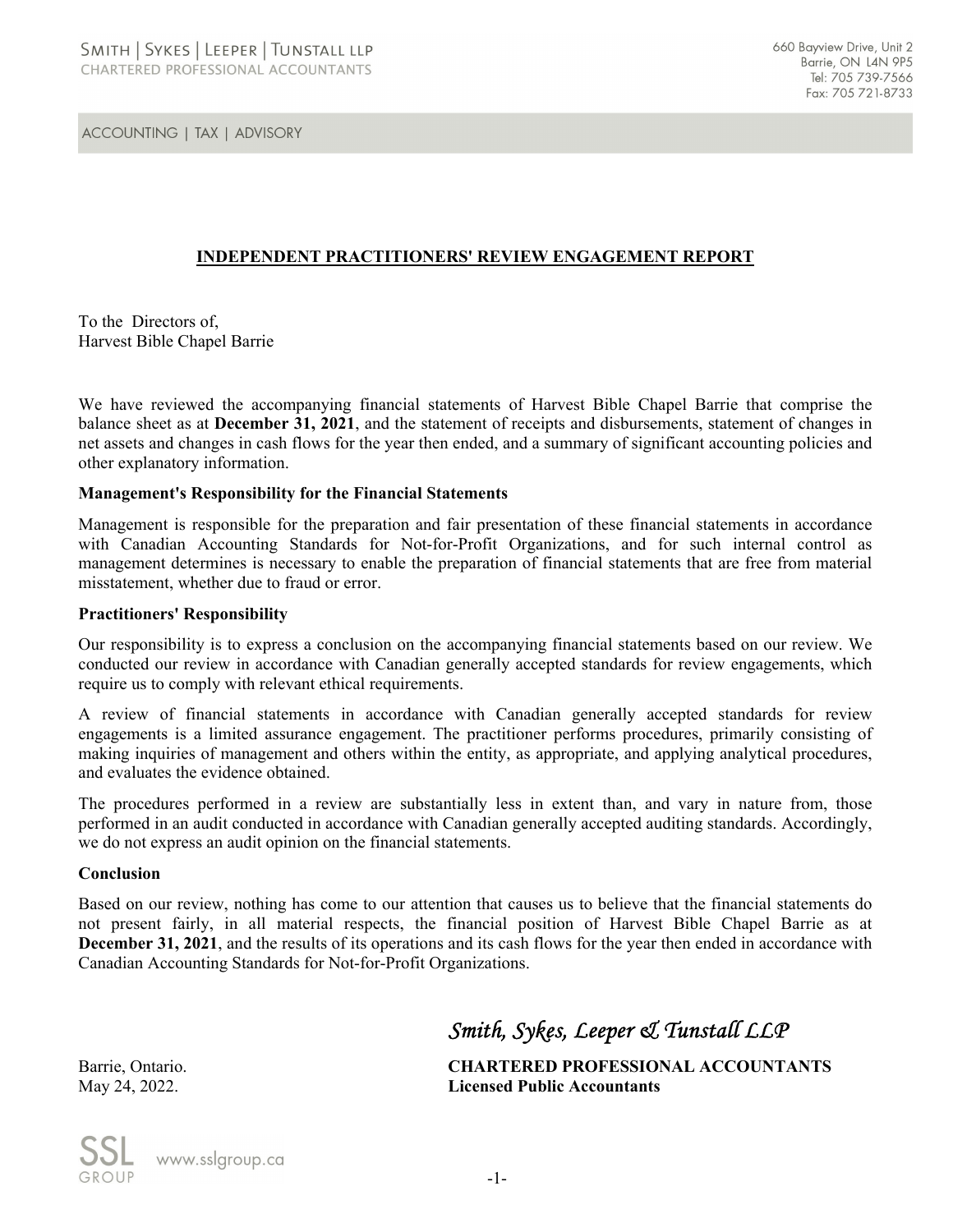# **HARVEST BIBLE CHAPEL BARRIE**

(Incorporated Under the Laws of Ontario)

# **BALANCE SHEET**

**DECEMBER 31, 2021**

(UNAUDITED)

|                                                           |    | 2021             |                           | 2020      |
|-----------------------------------------------------------|----|------------------|---------------------------|-----------|
| <b>ASSETS</b>                                             |    |                  |                           |           |
| <b>CURRENT ASSETS</b>                                     |    |                  |                           |           |
| Cash                                                      | \$ | 367,132          | \$                        | 893,381   |
| Internally restricted cash - Building Fund (Note 10)      |    | 37,249           |                           | 92,839    |
| Accounts receivable                                       |    | $\boldsymbol{0}$ |                           | 19,558    |
| Resource centre inventory                                 |    | 2,258            |                           | 2,258     |
| Prepaid expenses                                          |    | 16,197           |                           | 18,560    |
| HST recoverable                                           |    | 23,761           |                           | 13,197    |
|                                                           |    | 446,597          |                           | 1,039,793 |
| Property, plant and equipment (Note 3)                    |    | 5,710,962        |                           | 5,887,138 |
|                                                           | \$ | 6,157,559        | $\mathbb{S}$              | 6,926,931 |
|                                                           |    |                  |                           |           |
| <b>LIABILITIES</b><br><b>CURRENT LIABILITIES</b>          |    |                  |                           |           |
| Accounts payable and accrued expenses                     | \$ | 78,806           | \$                        | 63,315    |
| Deferred contributions (Note 5)                           |    | 51,158           |                           | 39,655    |
| Current portion of long-term debt (Note 6)                |    | 158,260          |                           | 3,070,260 |
|                                                           |    | 288,224          |                           | 3,173,230 |
| Long-term debt (Note 6)                                   |    | 2,574,341        |                           | 338,000   |
|                                                           |    |                  |                           |           |
| <b>TOTAL LIABILITIES</b>                                  |    | 2,862,565        |                           | 3,511,230 |
| Deferred capital contributions related to property, plant |    |                  |                           |           |
| and equipment (Note 7)                                    |    | 1,883,463        |                           | 2,021,814 |
| <b>NET ASSETS</b>                                         |    |                  |                           |           |
| Invested in property, plant and equipment (Note 9)        |    | 1,608,716        |                           | 876,058   |
| Internally restricted - Building Fund                     |    | 37,294           |                           | 92,839    |
| Unrestricted                                              |    | (234, 479)       |                           | 424,990   |
|                                                           |    | 1,411,531        |                           | 1,393,887 |
|                                                           | \$ | 6,157,559        | $\boldsymbol{\mathsf{S}}$ | 6,926,931 |

Approved on Behalf of the Board,

**Solution**, Director.

, Director.

*The accompanying notes are an integral part of these financial statements.*

www.sslgroup.ca GROUP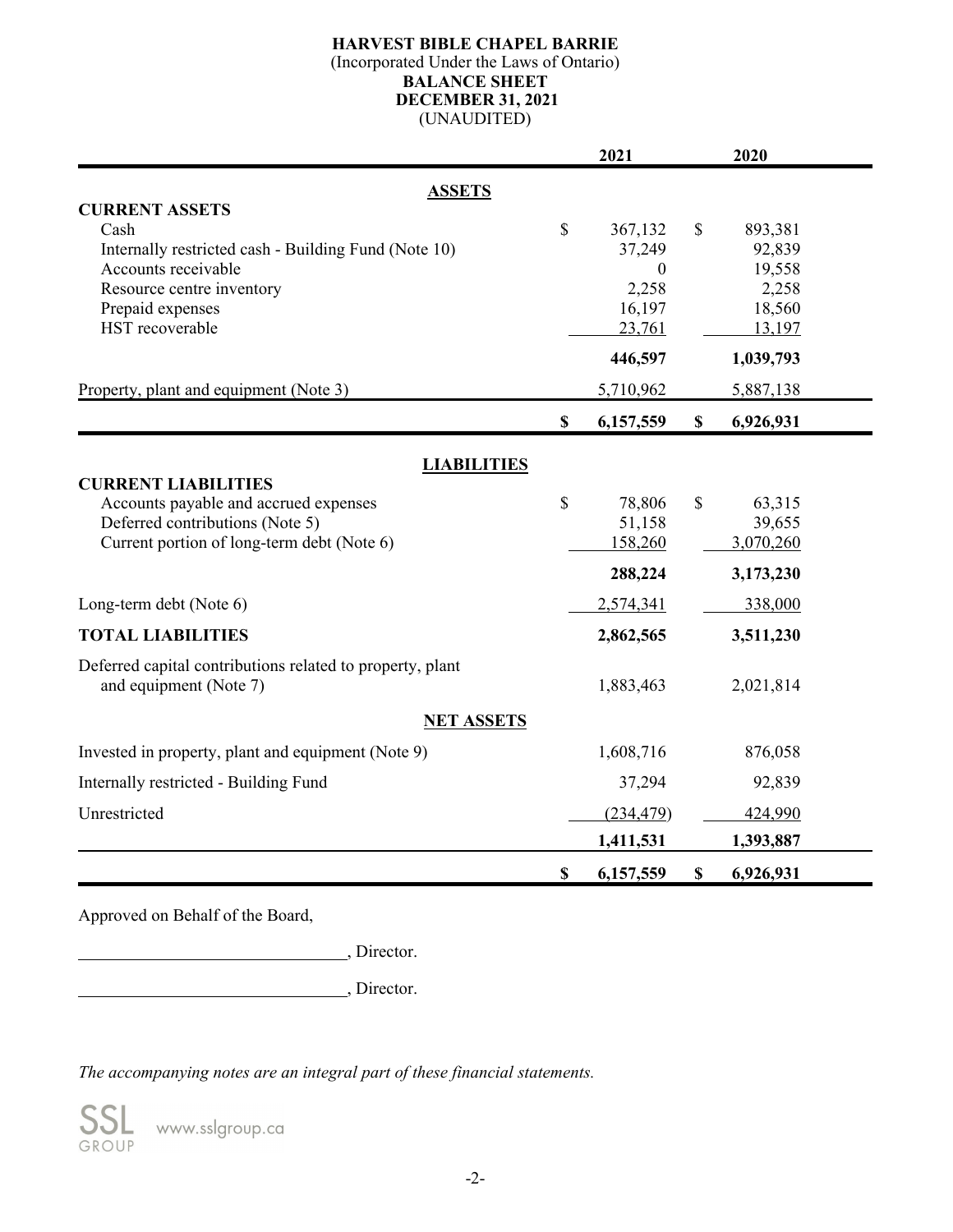## **HARVEST BIBLE CHAPEL BARRIE STATEMENT OF RETAINED EARNINGS FOR THE YEAR ENDED DECEMBER 31, 2021** (UNAUDITED)

|                                                                       | 2021 |                                                        |          |                                                     |     |                     |              | 2020         |
|-----------------------------------------------------------------------|------|--------------------------------------------------------|----------|-----------------------------------------------------|-----|---------------------|--------------|--------------|
|                                                                       |      | <b>Invested in</b><br>property, plant<br>and equipment |          | (Note 10)<br><b>Internally</b><br><b>Restricted</b> |     | <b>Unrestricted</b> | <b>Total</b> | <b>Total</b> |
| Net assets, beginning of the year                                     | \$   | 876,058                                                | <b>S</b> | 92,839                                              | \$. | 424,990             | 1,393,887    | 1,112,518    |
| Excess of receipts over disbursements                                 |      | (52, 520)                                              |          | 745                                                 | S   | 69.419              | 17,644       | 281,369      |
| Net change in investment in property, plant<br>and equipment (Note 9) |      | 785,178                                                |          | 0                                                   |     | (785, 178)          | 0            | $\Omega$     |
| Interfund transfers (Note 9)                                          |      | 0                                                      |          | (56,290)                                            |     | 56,290              | 0            | $\Omega$     |
| <b>NET ASSETS, END OF THE YEAR \$</b>                                 |      | 1,608,716                                              | S        | 37,294                                              |     | (234, 479)<br>ъ     | 1,411,531    | 1,393,887    |

*The accompanying notes are an integral part of these financial statements.*



www.sslgroup.ca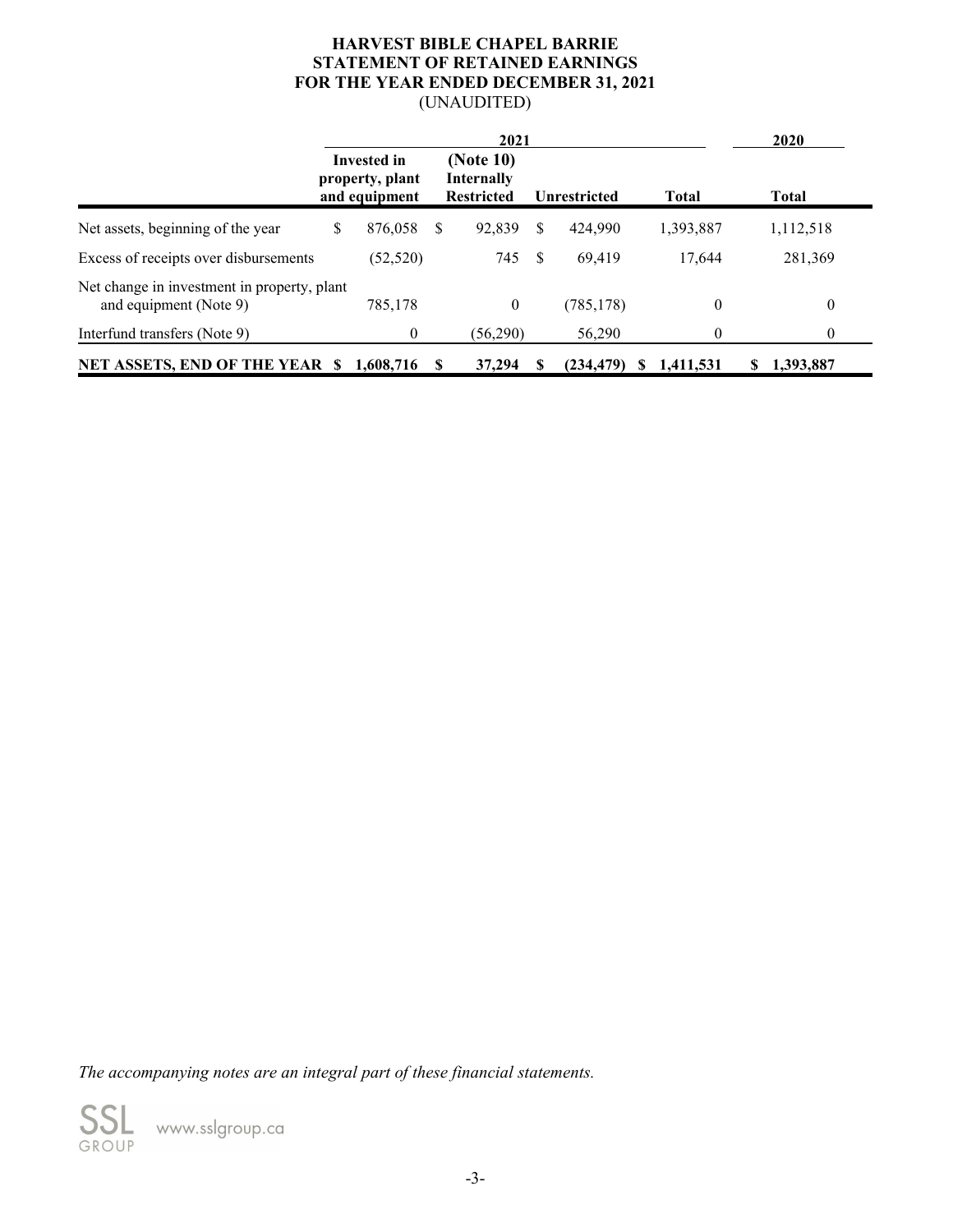## **HARVEST BIBLE CHAPEL BARRIE STATEMENT OF RECEIPTS AND DISBURSEMENTS FOR THE YEAR ENDED DECEMBER 31, 2021** (UNAUDITED)

|                                                          |                           | 2021       |              | 2020       |  |
|----------------------------------------------------------|---------------------------|------------|--------------|------------|--|
| <b>RECEIPTS</b>                                          |                           |            |              |            |  |
| General fund                                             | $\boldsymbol{\mathsf{S}}$ | 1,488,580  | $\mathbb{S}$ | 1,505,242  |  |
| Designated and other contributions                       |                           | 68,763     |              | 137,450    |  |
| Interest and other income                                |                           | 3,936      |              | 3,682      |  |
| Resource centre income                                   |                           | 0          |              | 152        |  |
|                                                          |                           | 1,561,279  |              | 1,646,526  |  |
| <b>DISBURSEMENTS</b>                                     |                           |            |              |            |  |
| Compensation                                             |                           | 839,191    |              | 784,107    |  |
| Facilities                                               |                           | 130,097    |              | 107,952    |  |
| Operations                                               |                           | 129,609    |              | 94,450     |  |
| Interest on long-term debt                               |                           | 129,058    |              | 180,807    |  |
| Ministry Partnership                                     |                           | 128,436    |              | 51,183     |  |
| Designated funds                                         |                           | 60,469     |              | 52,986     |  |
| Administration                                           |                           | 40,308     |              | 7,193      |  |
| Children and youth ministries (Note 8)                   |                           | 21,219     |              | 25,945     |  |
| <b>Adult ministries</b>                                  |                           | 20,012     |              | 11,995     |  |
| Worship ministries                                       |                           | 18,488     |              | 37,161     |  |
|                                                          |                           | 1,516,887  |              | 1,353,779  |  |
| Excess of receipts over disbursements                    |                           | 44,392     |              | 292,747    |  |
| <b>OTHER ITEMS</b>                                       |                           |            |              |            |  |
| Gain (loss) on the sale of property, plant and equipment |                           | 486        |              | 2,740      |  |
| Amortization of deferred capital contributions           |                           | 274,077    |              | 289,223    |  |
| Amortization of property, plant and equipment            |                           | (326, 597) |              | (334, 278) |  |
| Government wage subsidies and grants                     |                           | 25,286     |              | 30,937     |  |
| <b>NET CHANGE FROM OTHER ITEMS</b>                       |                           | (26,748)   |              | (11, 378)  |  |
| <b>EXCESS OF RECEIPTS OVER DISBURSEMENTS</b>             |                           | 17,644     |              | 281,369    |  |

*The accompanying notes are an integral part of these financial statements.*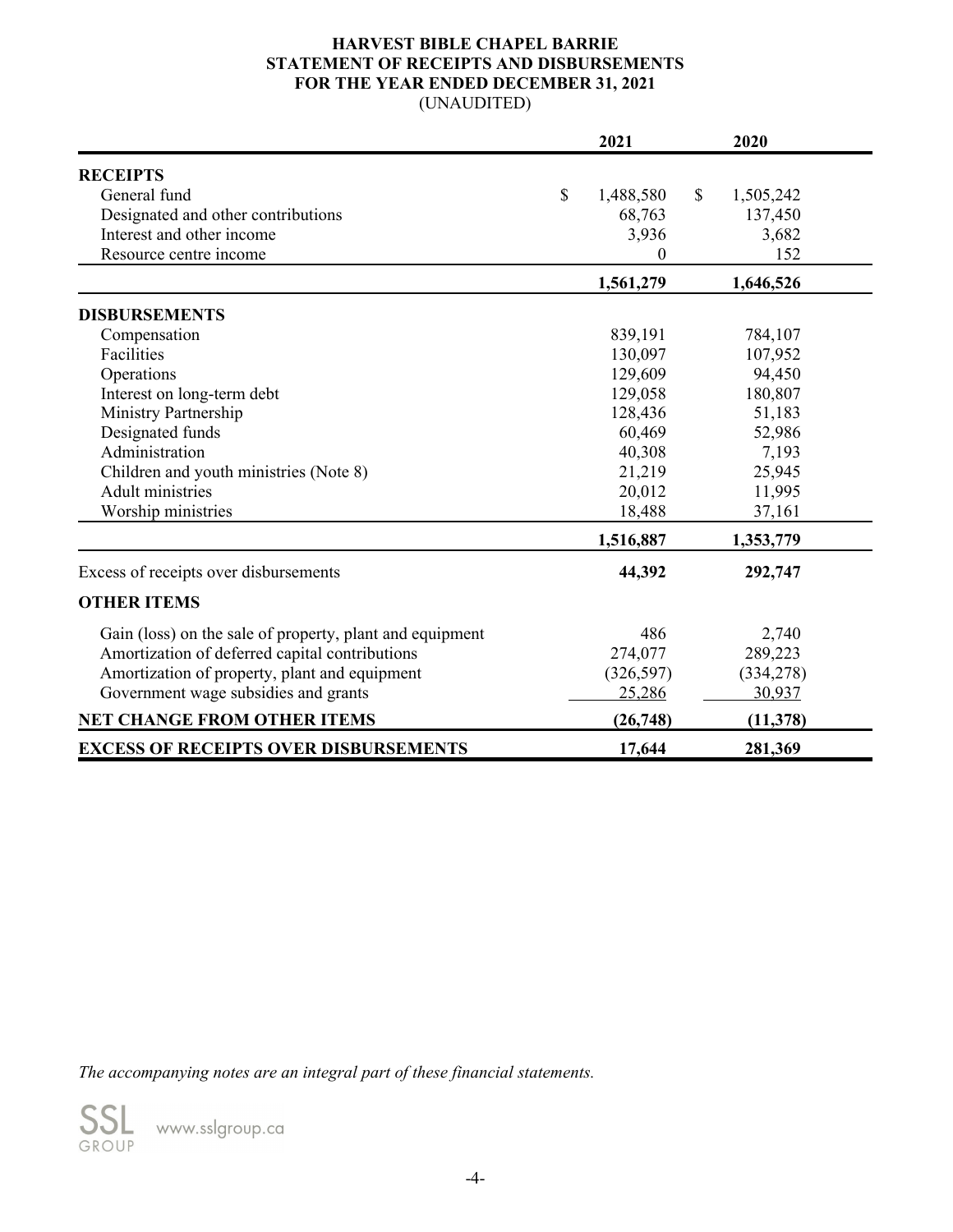## **HARVEST BIBLE CHAPEL BARRIE STATEMENT OF CASH FLOWS FOR THE YEAR ENDED DECEMBER 31, 2021** (UNAUDITED)

|                                                         |               | 2021             |               | 2020        |  |
|---------------------------------------------------------|---------------|------------------|---------------|-------------|--|
| <b>CASH PROVIDED BY (USED FOR)</b><br><b>OPERATIONS</b> |               |                  |               |             |  |
| Excess of receipts over disbursements for the year      | $\mathcal{S}$ | 17,644           | $\mathcal{S}$ | 281,369     |  |
| Items not requiring an outlay of cash:                  |               |                  |               |             |  |
| Amortization of property, plant and equipment           |               | 326,597          |               | 334,278     |  |
| (Gain) on disposal of property, plant and equipment     |               | (486)            |               | (2,740)     |  |
| Amortization of deferred capital contributions          |               | (274, 077)       |               | (289, 223)  |  |
|                                                         |               | 69,678           |               | 323,684     |  |
| Changes in operating working capital                    |               |                  |               |             |  |
| Accounts receivable                                     |               | 19,558           |               | (8,746)     |  |
| Resource centre inventory                               |               | $\boldsymbol{0}$ |               | 162         |  |
| Prepaid expenses                                        |               | 2,363            |               | (6, 579)    |  |
| HST recoverable                                         |               | (10, 563)        |               | (746)       |  |
| Accounts payable and accrued expenses                   |               | 15,491           |               | 25,952      |  |
| Deferred contributions                                  |               | 11,503           |               | 19,567      |  |
| Current portion of long-term debt                       |               | (2,912,000)      |               | 2,730,687   |  |
|                                                         |               | (2,873,648)      |               | 2,760,297   |  |
| <b>CASH (USED FOR) PROVIDED BY OPERATIONS</b>           |               | (2,803,970)      |               | 3,083,981   |  |
| <b>FINANCING</b>                                        |               |                  |               |             |  |
| Increase in (repayment of) long term debt               |               | 2,236,341        |               | (2,833,405) |  |
| Deferred capital contributions received                 |               | 135,726          |               | 96,548      |  |
| <b>CASH PROVIDED BY (USED FOR) FINANCING</b>            |               | 2,372,067        | (2,736,857)   |             |  |
| <b>INVESTING</b>                                        |               |                  |               |             |  |
| Additions to property, plant and equipment              |               | (152, 196)       |               | (82, 941)   |  |
| Proceeds on disposal of property, plant and equipment   |               | 2,260            |               | 3,170       |  |
|                                                         |               |                  |               |             |  |
| <b>CASH (USED FOR) INVESTING</b>                        |               | (149, 936)       |               | (79, 771)   |  |
| <b>NET CHANGE IN CASH POSITION</b>                      |               | (581, 839)       |               | 267,353     |  |
| Cash position, beginning of the year                    |               | 986,220          |               | 718,867     |  |
| <b>CASH POSITION, END OF THE YEAR</b>                   | \$            | 404,381          | \$            | 986,220     |  |
| SUPPLEMENTAL CASH FLOW INFORMATION:                     |               |                  |               |             |  |
| Cash position represented by:                           |               |                  |               |             |  |
| Cash                                                    | \$            | 367,132          | $\mathcal{S}$ | 893,381     |  |
| Restricted cash                                         |               | 37,249           |               | 92,839      |  |
|                                                         |               |                  |               |             |  |
|                                                         |               | 404,381          |               | 986,220     |  |

*The accompanying notes are an integral part of these financial statements.*

www.sslgroup.ca

GROUP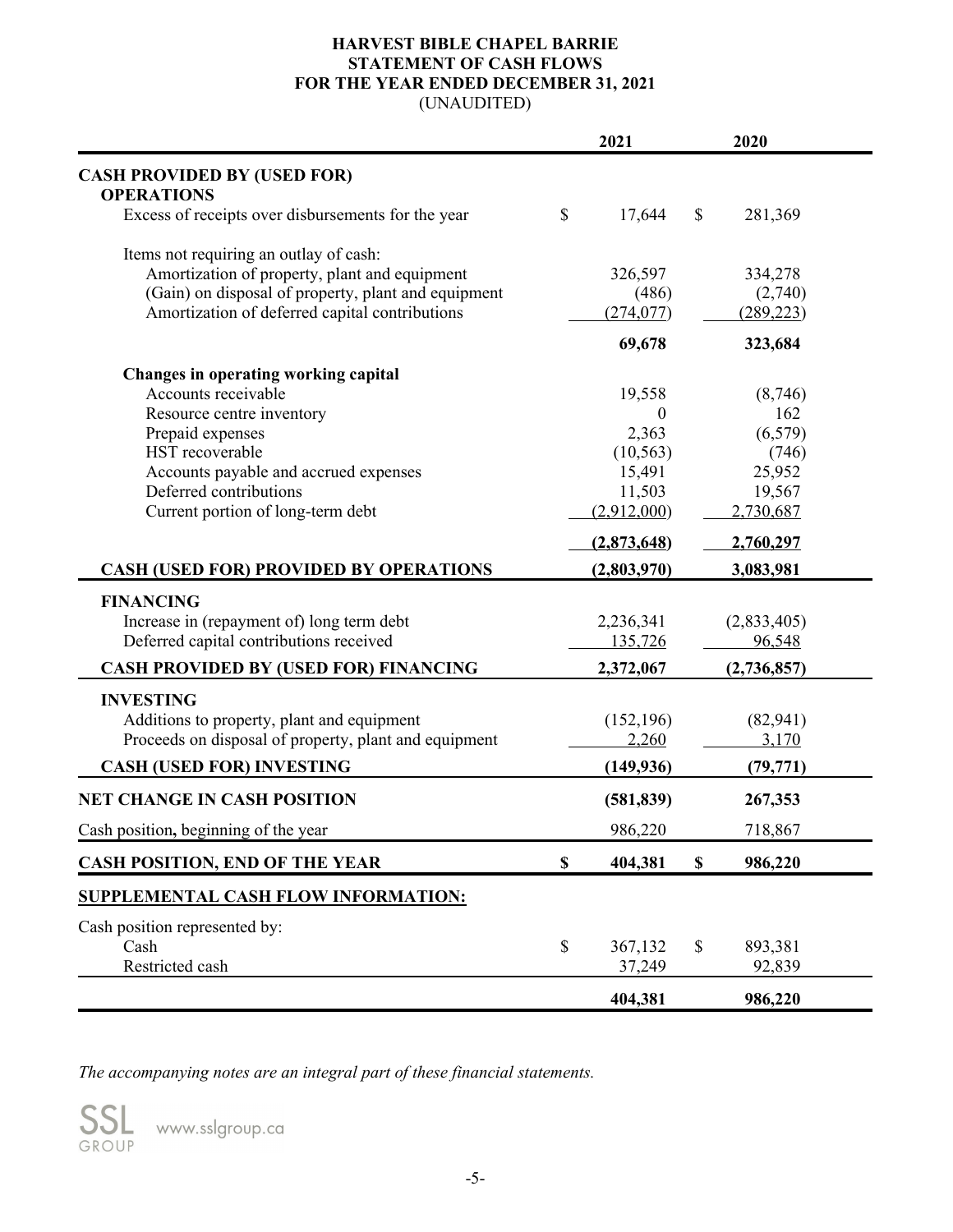## **1. SUMMARY OF SIGNIFICANT ACCOUNTING POLICIES**

The financial statements were prepared in accordance with Canadian Accounting Standards for Not-For-Profit Organizations (ASNPO) and include the following significant accounting policies:

#### **General -**

Harvest Bible Chapel Barrie operates a Church incorporated under the laws of the Province of Ontario March 9, 2016, and is registered as a charitable organization under the Income Tax Act. The Church is not subject to income taxes and is prohibited from distributing any of its surplus to or for the personal benefit of its members.

#### **Use of estimates -**

The preparation of the financial statements in conformity with Canadian Accounting Standards for Not-For-Profit Organizations requires management to make estimates and assumptions that affect the reported amounts of assets and liabilities and disclosure of contingent assets and liabilities at the date of the financial statements and the reported amounts of revenue and expenses during the year. Significant items subject to such estimates and assumptions include the estimated useful lives of property, plant and equipment (including deferred capital contributions); and the valuation allowances for accounts receivable. Actual results could differ from those estimates.

## **Cash -**

Cash includes highly liquid investments

## **Resource centre inventory -**

Resource centre inventory is stated at the lower of cost and market value. Market value is considered the replacement value or estimated realizable value, whichever is lower.

#### **Financial instruments -**

The Church initially measures its financial assets and liabilities at fair value. The Church subsequently measures all its financial assets and financial liabilities at amortized cost. Changes in fair value are recognized in net income. Financial assets and liabilities measured at amortized cost include cash, restricted cash, accounts receivable, HST recoverable, accounts payable, accrued expenses and long-term debt. The Church's financial instruments subsequently measured at fair value include cash denominated in a foreign currency.

Financial assets measured at cost are tested for impairment when there are indicators of impairment. The amount of any write-down is recognized in net income. Any previously recognized impairment loss may be reversed to the extent of the improvement, directly or by adjusting the allowance account, provided it is no greater than the amount that would have been reported at the date of the reversal had the impairment not been recognized previously. Any reversal is recognized in net income. There are no impairments in the current year.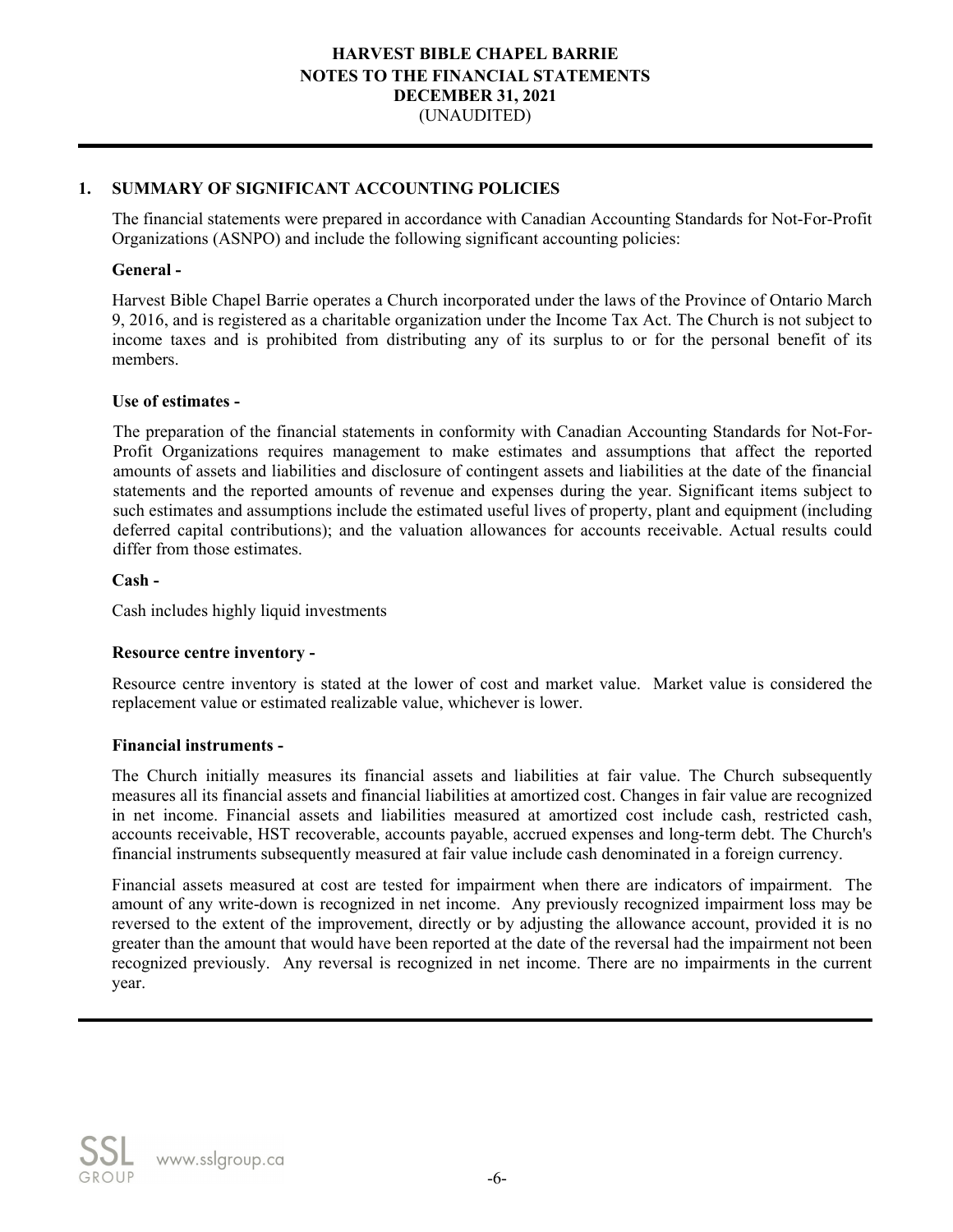# **1. SUMMARY OF SIGNIFICANT ACCOUNTING POLICIES (CONTINUED)**

## **Revenue recognition -**

The Church follows the deferral method of accounting for donations.

- Unrestricted donations are recognized as revenue when received.
- Externally restricted donations are deferred and taken into revenue when the the funds are spent.
- Donations restricted for the purchase of capital assets are deferred and amortized into revenue at an amount equal to the amortization of that group of capital assets.
- Externally restricted donations used to purchase land are recorded as a direct increase in net assets invested in capital assets.
- Donated equipment and supplies are only recorded as revenue when the estimated fair market value of the items donated can be supported within the policy set out by the Charities Directorate of the Canada Revenue Agency.

Resource centre income comprises mainly of book sales and is recognized as revenue when received or receivable if the amount to be received can be reasonably estimated and collection is reasonably assured and when the risks and rewards of ownership have been transferred to the purchaser.

Interest income is recognized as revenue is earned and collection is reasonably assured.

#### **Contributed services -**

Volunteers contribute many hours each year to assist the Organization in carrying out its activities. Because of the difficulty of determining its fair value, contributed services are not recognized in the financial statements.

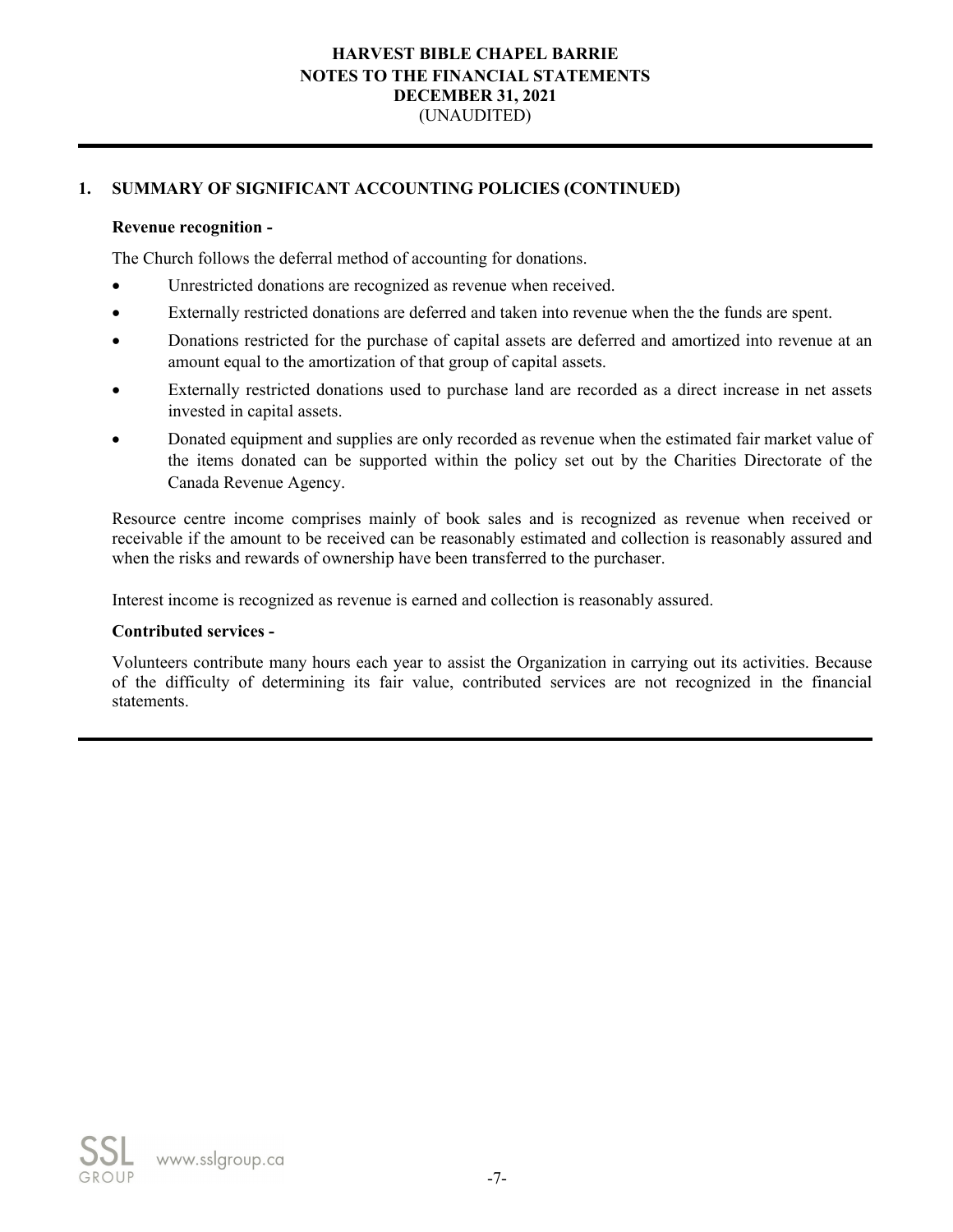## **2. FINANCIAL RISK AND CONCENTRATION OF RISK**

The Church is exposed to the following risks related to its financial assets and liabilities:

#### **Credit risk -**

Credit risk arises from the possibility that the entities from which the Church receives funds may experience financial difficulty and be unable to fulfil their contractual obligations. The Church's main credit risks relate to accounts receivable which are due from the Canada Revenue Agency regarding HST rebates and amounts due from related parties. The Church does not provide credit in the normal course of business. Management is of the opinion that credit risk is not a significant risk and there has been no change in the risk exposure from 2020.

#### **Liquidity risk -**

Liquidity risk is the risk that an entity will encounter difficulty in meeting obligations associated with financial liabilities. The Church is exposed to this risk mainly in respect of its long-term debt, accounts payable and accrued expenses. The Church expects to meet these obligations as they come due by generating sufficient cash flow from operations. The risk exposure has decreased from 2020 due to the decrease in longterm debt.

#### **Market risk -**

Market risk is the risk that the fair value or future cash flows of a financial instrument will fluctuate because of changes in market prices. Market risk comprises three types of risk: foreign currency risk, interest rate risk and other price risk.

#### **Foreign currency risk -**

Foreign currency risk is the risk that the fair value or future cash flows of a financial instrument will fluctuate because of changes in foreign exchange rates. Unfavourable changes in the applicable exchange rate may result in a decrease in any foreign exchange gain or an increase in any foreign exchange loss. The Church is exposed to foreign currency risk as industry related supplies may only be available from foreign vendors. There has been no change to the risk exposures from 2020.

The Organization does not use derivative instruments to reduce its exposure to foreign currency risk.

#### **Interest rate risk -**

Interest rate risk is the risk that the fair value or future cash flows of a financial instruments will fluctuate because of changes in market interest rates. Management is of the opinion that interest rate risk is not a significant risk. The risk exposure from 2020 has decreased due to the decrease in long-term debt.

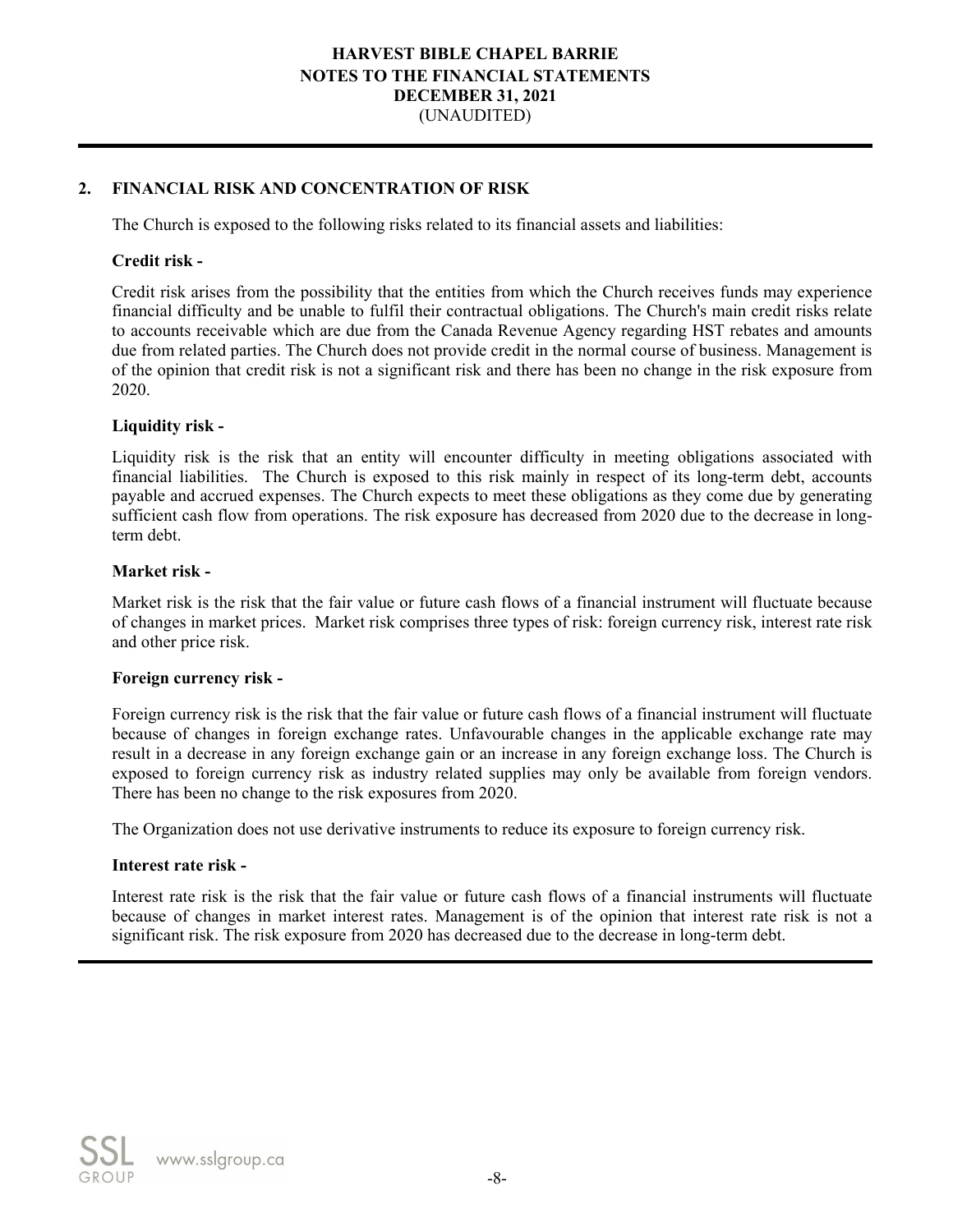## **2. FINANCIAL RISK AND CONCENTRATION OF RISK (CONTINUED)**

#### **Other price risk -**

Other price risk is the risk that the fair value or future cash flows of a financial instrument will fluctuate because of changes in market prices (other than those arising from interest rate risk or currency risk), whether those changes are caused by factors specific to the individual financial instrument or its issuer, or factors affecting all similar financial instruments traded in the market. Management is of the opinion that the Church is not exposed to significant other price risk. There has been no change in the risk exposure from 2020.

#### **3. PROPERTY, PLANT AND EQUIPMENT**

|                    | <b>Cost</b> | Accumulated<br>Amortization | <b>Net</b><br>2021 | <b>Net</b><br>2020 |
|--------------------|-------------|-----------------------------|--------------------|--------------------|
| <b>Buildings</b>   | \$5,791,775 | \$1,432,945                 | \$4,358,830        | \$4,551,052        |
| Computer equipment | 135,007     | 124,204                     | 10,803             | 7,510              |
| Land               | 1,140,945   |                             | 1,140,945          | 1,140,945          |
| Equipment          | 597,499     | 397,115                     | 200,384            | 187,631            |
|                    | \$7,665,226 | \$1,954,264                 | \$ 5,710,962       | \$ 5,887,138       |

Property, plant and equipment is recorded at cost. Amortization is provided annually at rates calculated to write-off the assets over their estimated useful lives as follows:

| <b>Buildings</b>   | - 6% declining balance  |
|--------------------|-------------------------|
| Computer equipment | - 55% declining balance |
| Equipment          | - 20% declining balance |

#### **4. CREDIT FACILITY**

The Church has an revolving demand facility available in the amount of \$25,000. The overdraft bears interest at the RBC prime rate plus 1.10%. Interest is charged monthly on the amount of the line of credit in use by the Church. The facility is unused at year-end and the credit available is \$25,000.

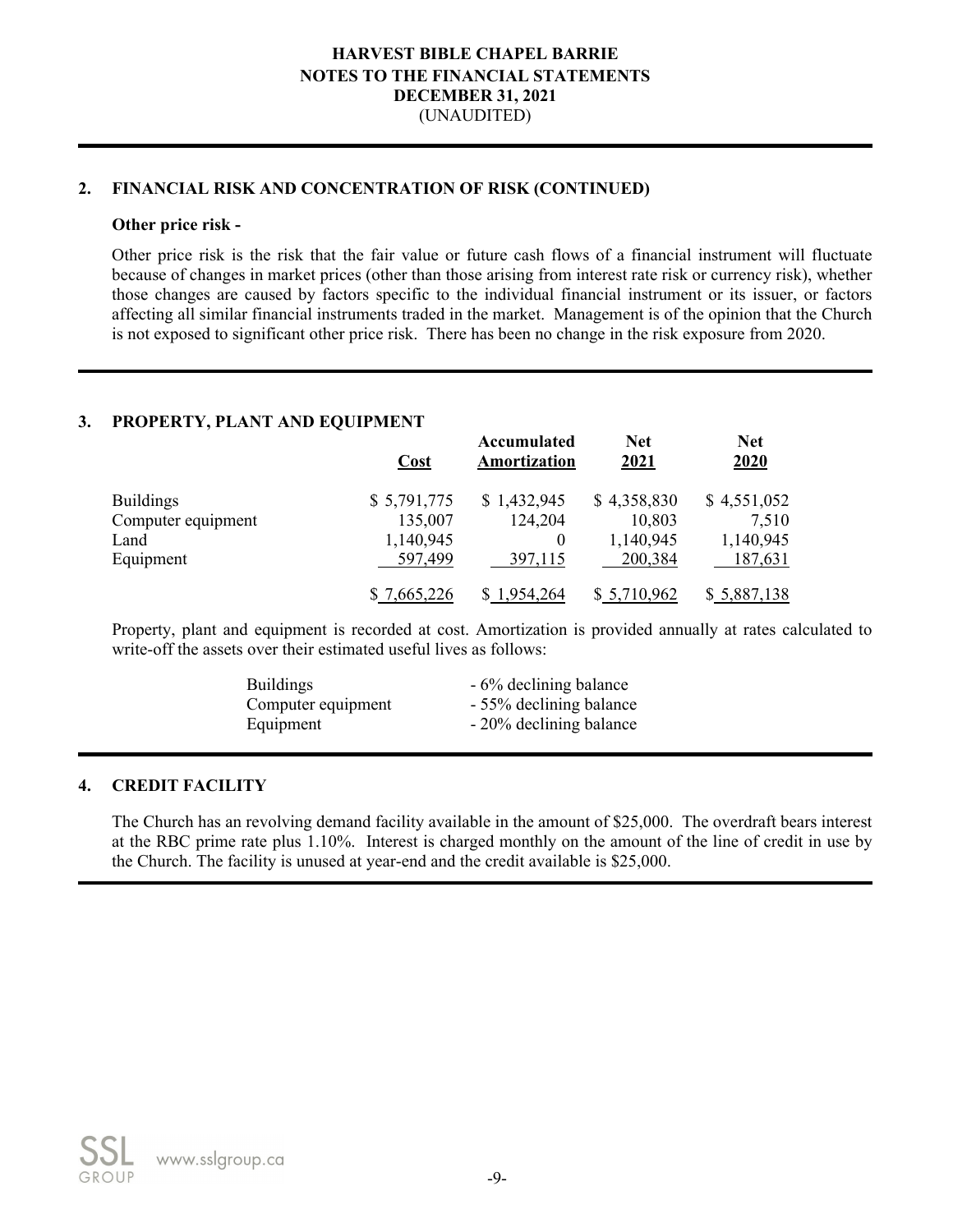## **5. DEFERRED CONTRIBUTIONS**

The deferred contributions funds that were received but have not been disbursed for the designated purpose. These funds consist of the following:

|                                      | 2021   | 2020   |  |
|--------------------------------------|--------|--------|--|
| Cove Youth Initiative                | 354    | 5,355  |  |
| Hope Fund                            | 15,463 | 22,249 |  |
| <b>International Pastor Training</b> | 4,217  | 4,217  |  |
| <b>Alliston Church Plant</b>         | 31,124 | 4,770  |  |
| Salvation Army Bayside Mission       |        | 3,064  |  |
|                                      |        |        |  |

# **6. LONG-TERM DEBT**

| The long-term debt consists of the following:                                                                                                                                                                                                                                                               | 2021             |              | 2020      |
|-------------------------------------------------------------------------------------------------------------------------------------------------------------------------------------------------------------------------------------------------------------------------------------------------------------|------------------|--------------|-----------|
| First mortgage, Christian Stewardship Services, bearing<br>interest at 5.00% per annum, repayable in monthly<br>principal and interest payments of \$7,270, secured by the<br>land and building with a carrying value of \$5,499,775, due<br>April 30, 2022.                                                | \$<br>1,106,320  | $\mathbb{S}$ | 1,137,958 |
| First mortgage, Stewards Canada, bearing interest at 5.00%<br>per annum, repayable in monthly principal and interest<br>payments of \$7,270, secured by the land and building with<br>a carrying value of \$5,499,775, due August, 2022.                                                                    | 1,112,457        |              | 1,143,061 |
| mortgage, construction loan from<br>Christian<br>Second<br>Stewardship Services, bearing interest at 8.00% per annum,<br>repayable in monthly principal and interest payments of<br>\$6,309, secured by the land and building with a carrying<br>value of \$5,499,775, fully paid off in April 2021.        | $\Omega$         |              | 351,147   |
| Second mortgage, construction loan from Stewards Canada,<br>bearing interest at 8.00% per annum, repayable in monthly<br>principal and interest payments of \$6,309, secured by the<br>land and building with a carrying value of \$5,499,775,<br>transferred to Christian Stewardship Services in December |                  |              |           |
| 2020.                                                                                                                                                                                                                                                                                                       | $\boldsymbol{0}$ |              | 357,094   |

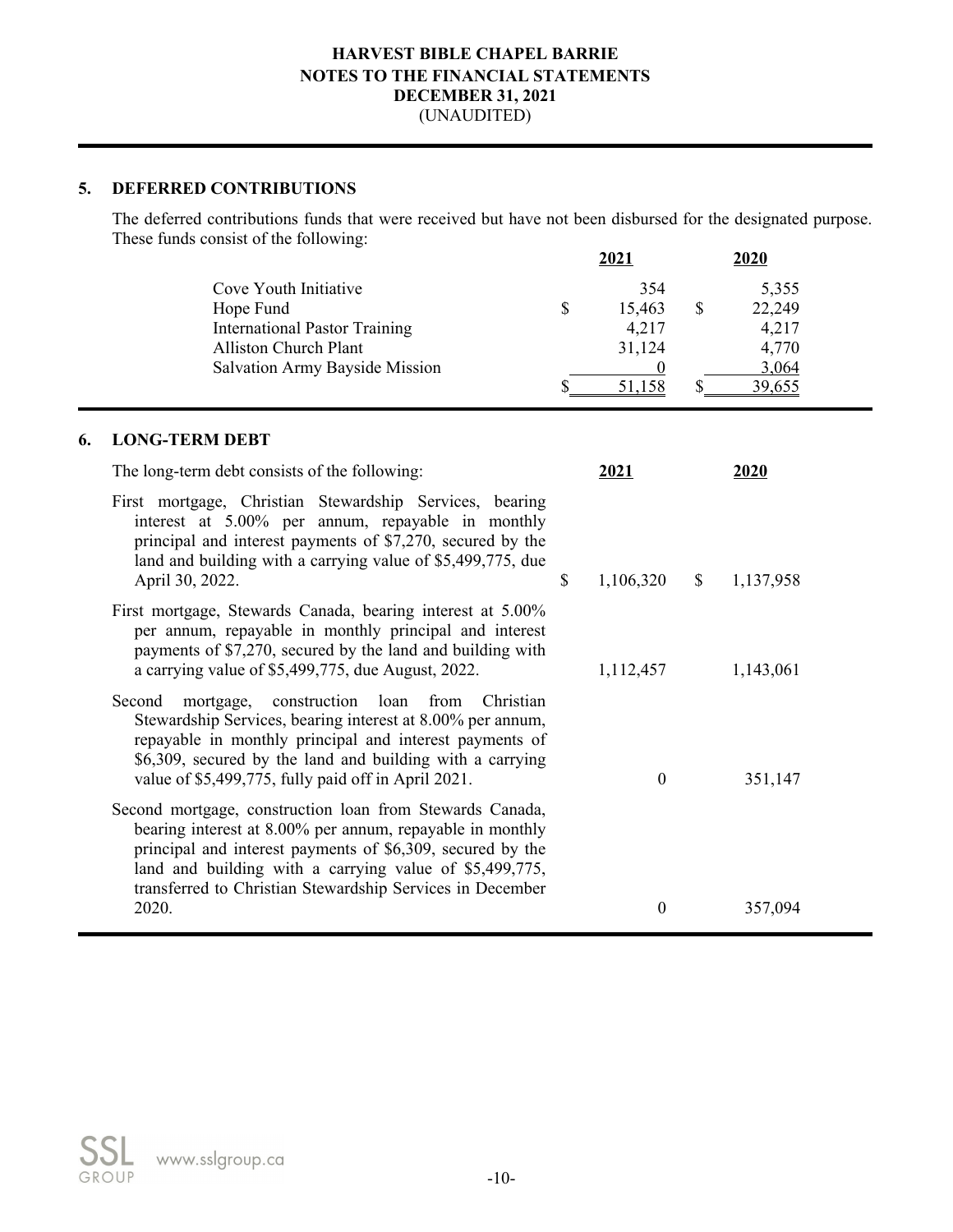# **6. LONG-TERM DEBT (CONTINUED)**

| Regular Harvest Bonds issued in denominations of \$1,000,<br>\$5,000 and \$10,000. Bonds have maturity terms of 1 year<br>and 5 years bearing interest at 2.5% and 3.5% per annum<br>respectively, interest for the current year is forfeited if<br>bond is cashed in by owner prior to anniversary date. 30<br>days notice is required from bond owner to redeem any<br>bonds prior to maturity date. Harvest Bible Chapel Barrie<br>has sole discretion to pay back the bonds at any time,<br>without accumulated interest.                                                                                     | 32,000    | 86,000    |
|-------------------------------------------------------------------------------------------------------------------------------------------------------------------------------------------------------------------------------------------------------------------------------------------------------------------------------------------------------------------------------------------------------------------------------------------------------------------------------------------------------------------------------------------------------------------------------------------------------------------|-----------|-----------|
| Compound Harvest Bonds issued in denominations of \$1,000,<br>\$5,000, \$10,000, \$25,000 and \$50,000. Bonds have<br>maturity terms from 2 years to 5 years bearing compound<br>interest accumulated monthly and rolled into the next year's<br>term, at 2.5%, 2.75%, 3.00%, 3.25% and 3.5% per annum<br>respectively, interest for the current year is forfeited if<br>bond is cashed in by owner prior to anniversary date. 30<br>days notice is required from bond owner to redeem any<br>bonds prior to maturity date. Harvest Bible Chapel Barrie<br>has sole discretion to pay back the bonds at any time, |           |           |
| without accumulated interest.                                                                                                                                                                                                                                                                                                                                                                                                                                                                                                                                                                                     | 481,825   | 333,000   |
|                                                                                                                                                                                                                                                                                                                                                                                                                                                                                                                                                                                                                   | 2,732,602 | 3,408,260 |
| Less: current portion                                                                                                                                                                                                                                                                                                                                                                                                                                                                                                                                                                                             | 158,260   | 3,070,260 |
|                                                                                                                                                                                                                                                                                                                                                                                                                                                                                                                                                                                                                   | 2,574,342 | 338,000   |

Subsequent to year-end, the Church refinanced with a mortgage from RBC in the amount of \$2,500,000. Existing loans from Christian Stewardship Services and Stewards Canada were paid down as of April 11, 2022. The current portion of long-term debt and principal payments below have been adjusted in relation to refinancing.

The minimum annual payments over the next five years with respect to the long-term debt are as follows:

| 2022       | 158,260     |  |
|------------|-------------|--|
| 2023       | 158,603     |  |
| 2024       | 102,557     |  |
| 2025       | 296,619     |  |
| 2026       | 237,969     |  |
| Subsequent | 1,778,594   |  |
|            | \$2,732,602 |  |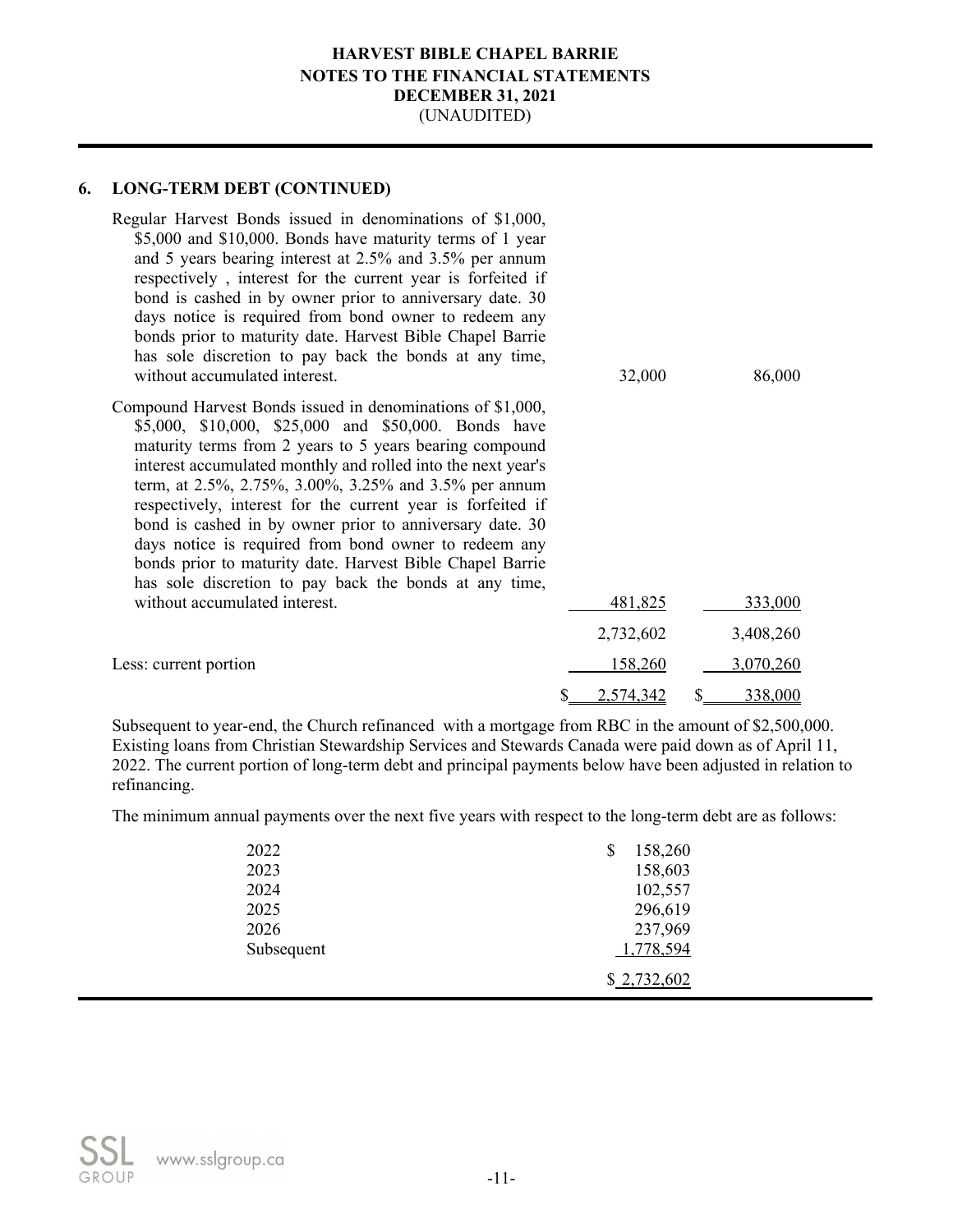## **7. DEFERRED CAPITAL CONTRIBUTIONS**

Deferred contributions include unamortized portions of restricted contributions used to purchase capital assets. These amounts are being amortized on the same basis as the capital assets to which they relate. The changes for the year are as follows:

|                                                | 2021      | 2020       |  |
|------------------------------------------------|-----------|------------|--|
| Beginning balance                              | 2,021,814 | 2,214,489  |  |
| Amount transferred from deferred contributions | 135,726   | 96,548     |  |
| Amortization of deferred capital contributions | (274,077) | (289, 223) |  |
|                                                | 1.883.463 | 2,021,814  |  |
|                                                |           |            |  |

## **8. RECEIPTS AND DISBURSEMENTS SHOWN NET**

Included in children and youth ministries is the net (cost) of the High Five Day Camp and the Awana program. The following are the gross amounts for the related items.

|                                 | 2021 |                  | 2020         |                 |
|---------------------------------|------|------------------|--------------|-----------------|
| Gross receipts<br>Disbursements |      | 32,005<br>23,281 | $\mathbb{S}$ | 6,210<br>10,528 |
| Net recovery (cost)             |      | 8,724            |              | (4,318)         |